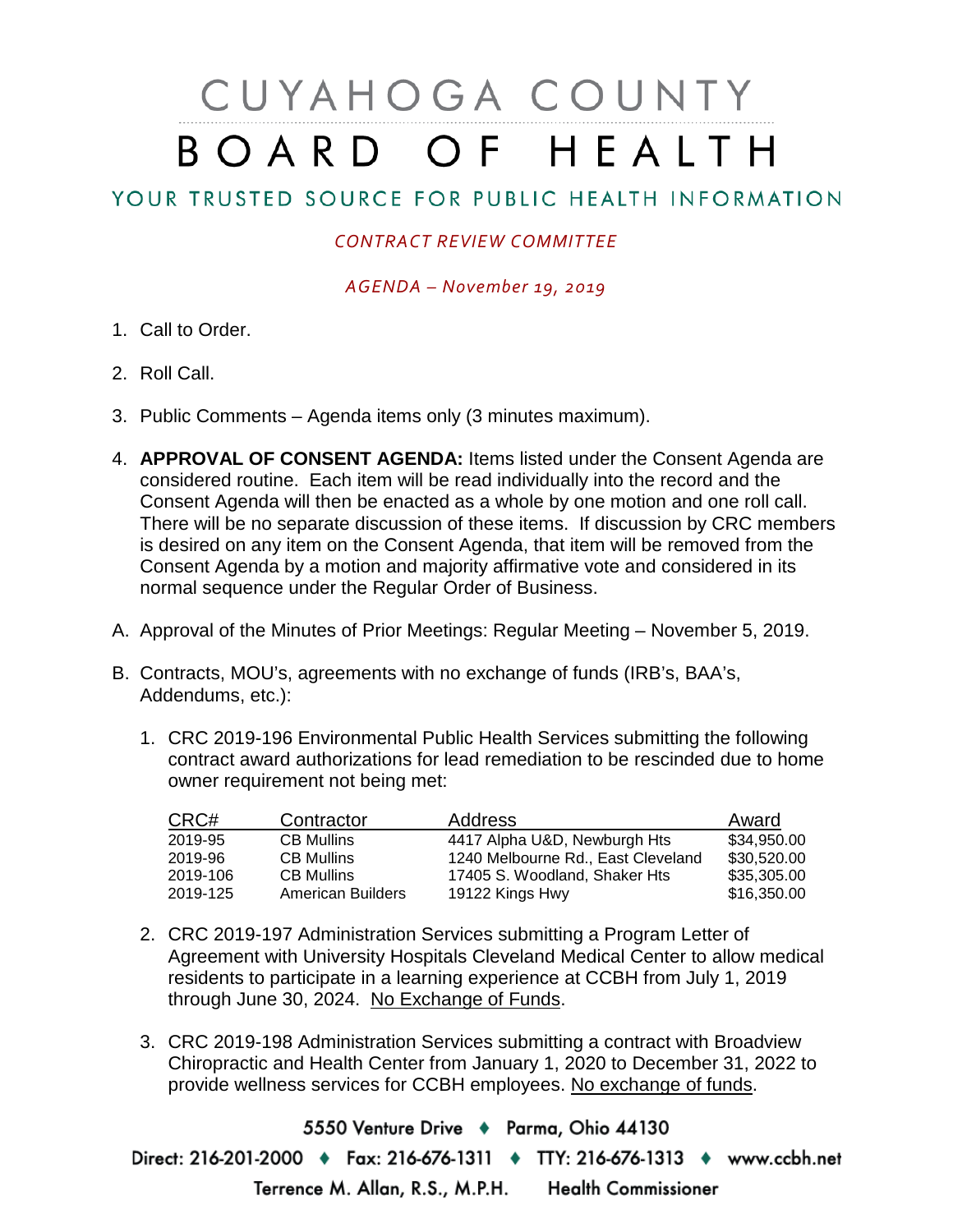## 5. **CONTRACTS AND AWARDS:**

A. Tabled Items

None

- B. New Items For Review
	- 1. Bid/Quote Openings ≥ \$25,000.00

*Lead Program*:

- a. CRC 2019-199 4626 E 93rd St. Up & Down Garfield Heights, Ohio 44125
- 2. Bid/Quote Openings < \$25,000.00

*Lead Program*:

- a. CRC 2019-200 2139-2141 Eldred Ave. Up & Down Lakewood, Ohio 44107
- b. CRC 2019-201 4063 Linnell Rd. South Euclid, Ohio 44121
- 3. Expenditures: Contracts < \$25,000.00
	- a. CRC 2019-202 Environmental Public Health Services submitting a contract with Education Service Center of Northeast Ohio (ESCNEO) under the Overdose Data to Action (OD2A) grant from September 1, 2019 through August 31, 2020. Amount to be paid to ESCNEO is not to exceed \$17,865.00

Purpose: To coordinate trainings for school districts that overlap with drug overdose hot spots.

Funding Source: 100% reimbursable through the Overdose Data to Action grant.

b. CRC 2019-203 Prevention and Wellness Services submitting addendums to the following contracts (2019-42) under the 2019/2020 HRSA Ryan

5550 Venture Drive → Parma, Ohio 44130

Direct: 216-201-2000 • Fax: 216-676-1311 • TTY: 216-676-1313 • www.ccbh.net

**Health Commissioner** Terrence M. Allan, R.S., M.P.H.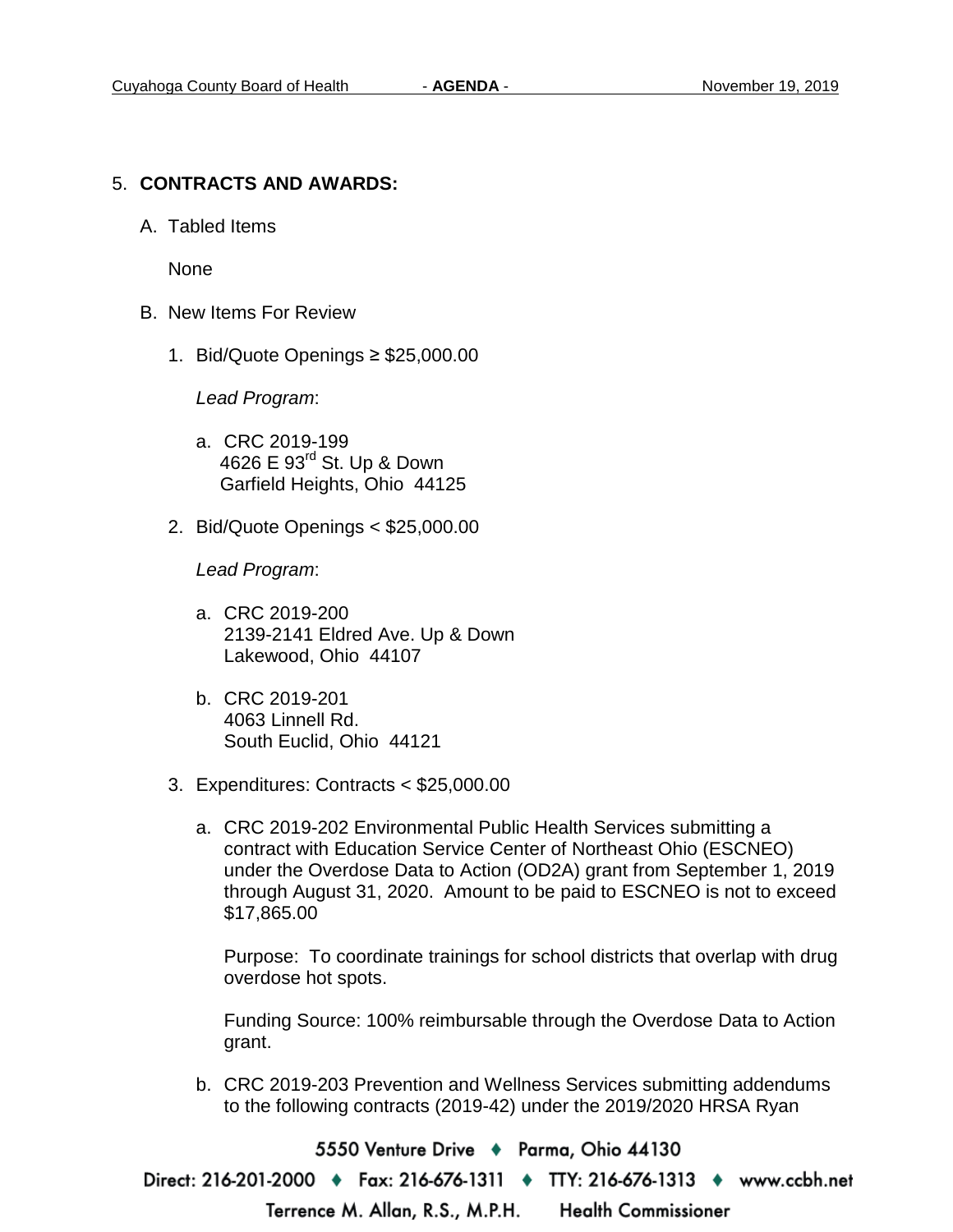White Part A Program grant from March 1, 2019 through February 29, 2020, pending approval by the Ryan White Part A Planning Council:

|                                      | Amount to be paid |              |
|--------------------------------------|-------------------|--------------|
|                                      | to not to exceed: |              |
|                                      | From              | To           |
| AIDS Taskforce of Greater Cleveland  | \$177,965.00      | \$193,225.00 |
| <b>Mercy Regional Medical Center</b> | \$260,024.00      | \$280,481.00 |
| <b>Near West Side</b>                | \$31,268.00       | \$27,868.00  |
| Signature Health                     | \$247,217.00      | \$262,828.00 |

Purpose: To provide services to low-income, uninsured and underinsured HIV positive persons.

Funding Source: 100% reimbursable through the FY2019 HRSA Ryan White grant.

c. CRC 2019-204 Administration Services submitting a contract with LexisNexis from December 1, 2019 through November 30, 2023. Amount to be paid to LexisNexis is not to exceed \$14,940.00.

Purpose: To provide research databases for use during legal research under a three year subscription with LexisNexis at a rate of \$415.00/month for 36 months.

Funding Source: 100% funded through CCBH General Revenue.

d. CRC 2019-205 Administration Services submitting a contract with Cox Business from the date of installation through a thirty-six (36) month period. Amount to be paid to Cox Business is not to exceed \$1,799.28 (additional emergency services not included).

Purpose: To provide internet access services under a three year contract with Cox Business at a rate of \$49.98/month for 36 months.

Funding Source: 100% funded through CCBH General Revenue.

4. Revenue Generating Agreements < \$25,000.00

None

C. Contract Rescissions

None

6. Other Business.

5550 Venture Drive → Parma, Ohio 44130

Direct: 216-201-2000 ♦ Fax: 216-676-1311 ♦ TTY: 216-676-1313 ♦ www.ccbh.net

Terrence M. Allan, R.S., M.P.H. **Health Commissioner**